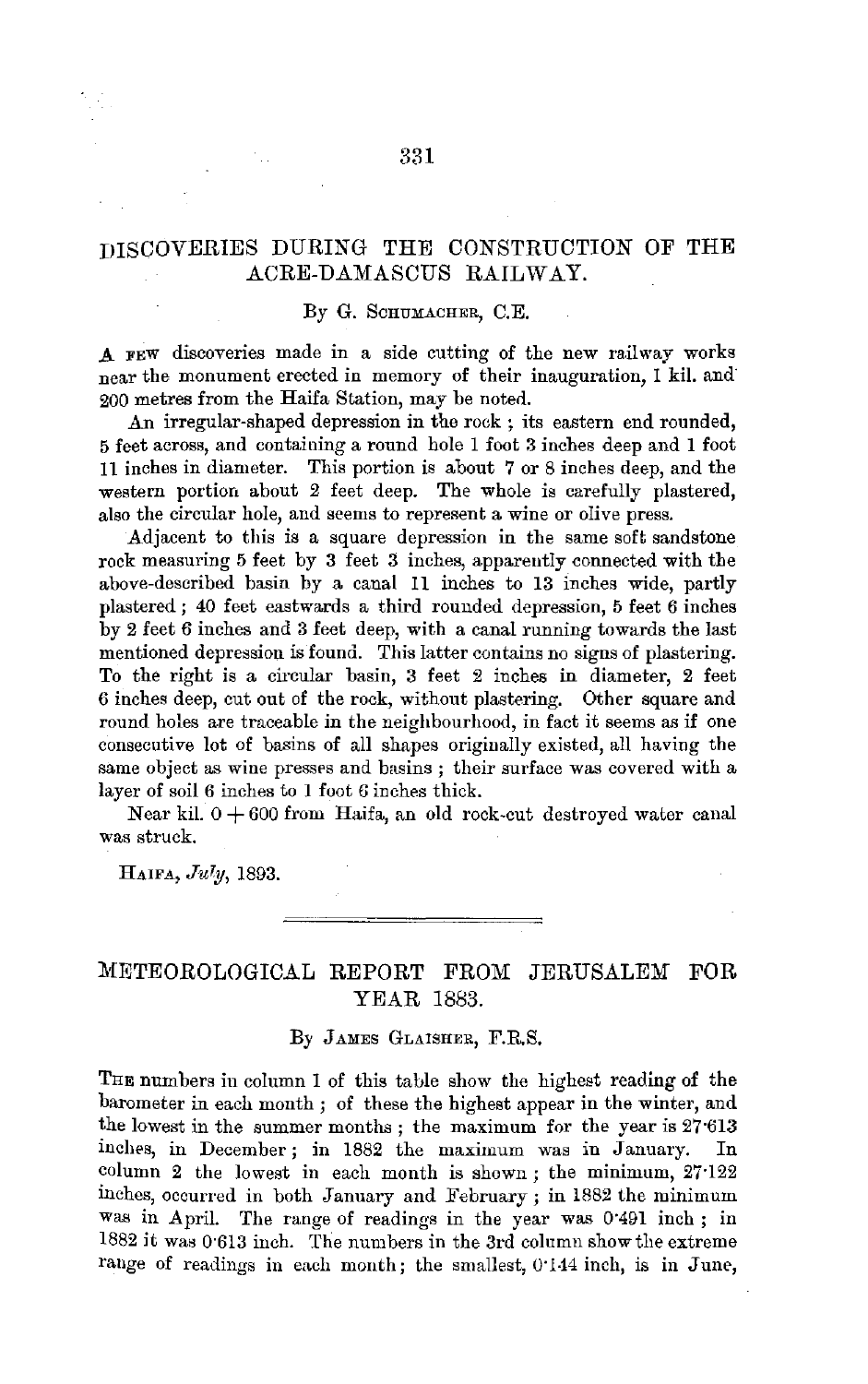and the largest, o·452 inch, is in February. The numbers in the 4th column show the mean monthly pressure of the atmosphere ; the highest, 27·490 inches, is in October, and the lowest, 27·282 inches, is in July; in the year 1882 the largest was in January, and the smallest was in July. The mean pressure for the year was 27·384 inches; at Sarona the mean pressure for the year was 29"818 inches.

The highest temperature of the air in each month is shown in column 5. The highest in the year was 98°·5, on June 2nd, on which day the maximum temperature at Saroua was 80° ; the first day in the year the temperature reached 90° was on May 1st, and only on one other day in this month did the temperature reach 90°. In June there were 6 days when the temperature reached or exceeded 90° ; in July, on 7 days ; in August, on 10 days; in September, on 7 days; and in October, on 4 days. Therefore the temperature reached or exceeded  $90^{\circ}$  on 36 days in the year. At Sarona the temperature reached 90° as early as March 30th, and reached or exceeded 90° on only 16 days in the year ; the highest in the year at Sarona, viz. 106°, took place on September 30th; on this day the maximum temperature at Jerusalem was 94°·5.

The lowest temperature of the air in each month is shown in column 6. The lowest in the year was 31°, on March 1st; the temperature was below 40°, in January, on 9 nights; in February, on 10 nights; in March, on 5 nights ; and in December on 5 nights. Therefore the temperature was below 40° on 29 nights in the year. The yearly range of temperature was 67'·5. At Sarona the temperature was below 40° on only 2 nights; the lowest in the year was 35°, on March 17th. The yearly range at Sarona was 71 °.

The range of temperature in each month is shown in column 7, and these numbers vary from 23° in February, to 55° in March. At Sarona the range of temperature in each month varied from  $25^{\circ}$  in July, to  $62^{\circ}$ in March.

The mean of all the highest by day, of the lowest by night, and of the average daily ranges of temperature, are shown in columns 8, 9 and 10 respectively. Of the high day temperatures, the lowest, 51°·8, is in January, and the highest, 87°2, is in August. At Sarona, of the high day temperatures, the lowest was 62°'8 in February, and the highest, 88°·2, in July. Of the low night temperatures, the coldest, 40°·2, is in February, and the warmest, 65°·1, is in August. At Sarona, of the low night temperatures, the coldest was  $45^{\circ}6$  in February, and the warmest, 69°·4, in August.

The average daily range of temperature, as shown in column 10, the smallest,  $9°3$ , is in January, and the largest,  $23°4$ , in May. At Sarona, of the average daily range, the smallest, 15°·7, was in January, and the largest, 27°·7, in September.

In column 11, the mean temperature of each month, as found from observations of the maximum and minimum. thermometers only are hown; the month of the lowest temperature is February, 46°·1, and the month of the highest, August,  $76^{\circ}$ 1. The mean for the year is  $62^{\circ}$ 3.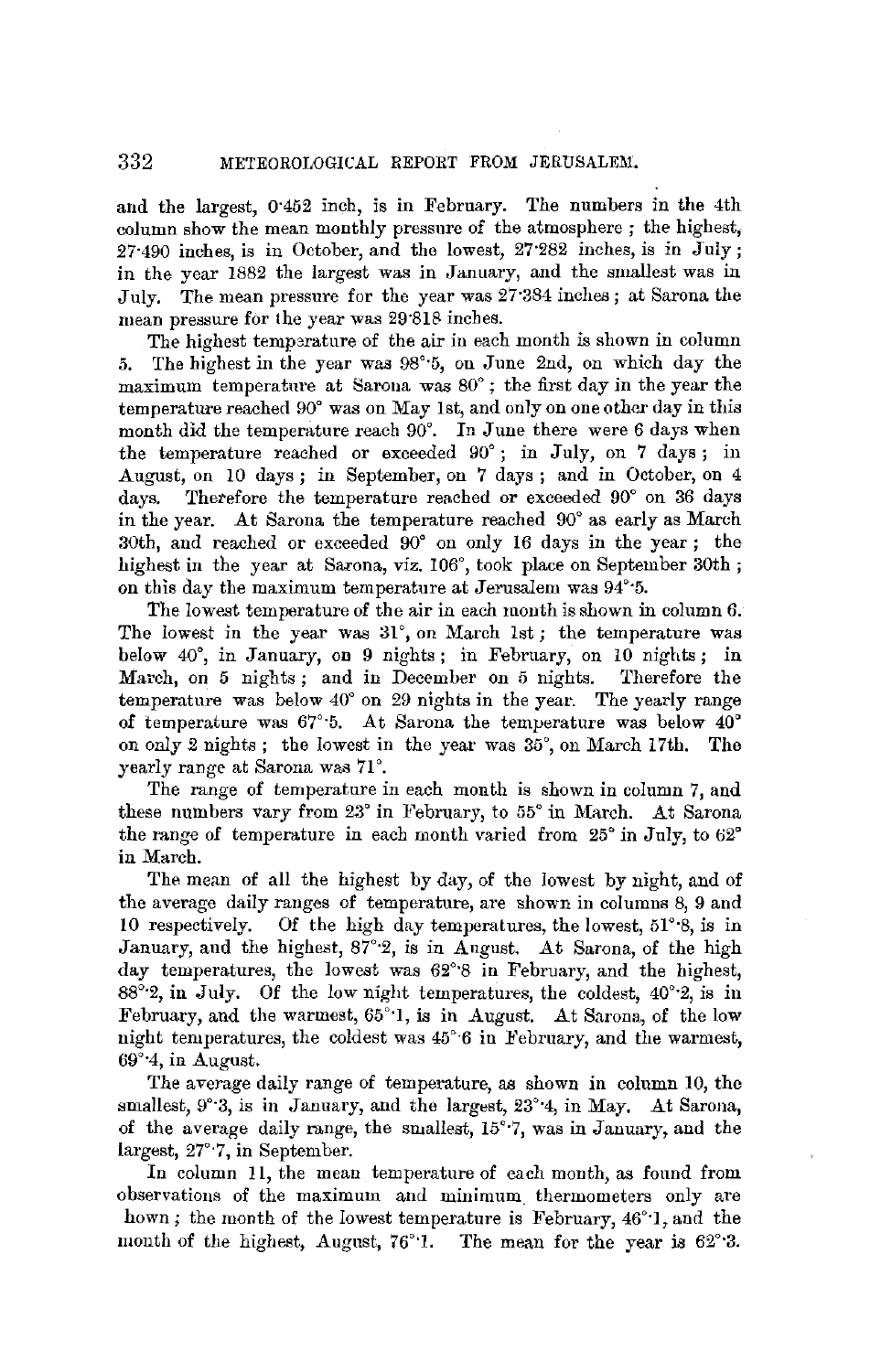At Sarona, of the mean temperature of each month, the lowest is December, 51<sup>°</sup>·1, and that of the highest, August, 78<sup>°</sup>·8. The mean for the year at Barona is 65°·7.

The numbers in columns 12 and 13 are the monthly means of a dry and wet bulb thermometer, taken daily, at 9 a.m., and in column 14 the monthly temperature of the dew-point, or that of the temperature at which dew would have been deposited. The elastic force of vapour is shown in column 15, and in column 16 the water present in a cubic foot of air, in January and February, was as small as 3 grains, and in August as large as  $5\frac{1}{2}$  grains. The numbers in column 18 show the degree of humidity, saturation being considered as 100, the smallest number in this column is, in September, 42, and the largest in January, 85. The weight of a cubic foot of air under its pressure, temperature, and humidity, at 9 a.m., is shown in column 19.

The most prevalent wind in January was S.W., and the least prevalent was N. In February the most prevalent was S.W., and the least were N., N.E., and S. In March the most prevalent was S.E., and the least prevalent was N.E. In April the most prevalent were and the least prevalent was N.E. W. and E., and the least were N. and N.E. In May the most prevalent was N.W., and the least was N.E. In June the most prevalent were N.W. and W., and the least were N.E., S., and S.W. In July the most prevalent was **N.W.,** and the least were N. and its compounds. In August the most prevalent was **N.W.,** and the least prevalent were E., S.E., and S. In September the most prevalent were N. and **N.W.,**  and the least were S. and S.W. In October the most prevalent was E., and the least prevalent was S.W. In November the most prevalent were E. and W., and the least were N., N.E., and S. In December the most prevalent was W., and the least prevalent were the N.E. and N.W. winds.

The most prevalent wind for the year was N.W., which occurred on D7 times, of which 23 were in July, and 17 in August, and the least prevalent wind for the year was N.E., which occurred on only 20 times. At Sarona the most prevalent wind for the year was S. W., which occurred on 76 times, and the least prevalent was E., which occurred on only 7 times in the year.

The numbers in column 28 show the mean amount of cloud in each month ; the month with the smallest amount is September, and the largest, January. Of the cumulus, or fine weather cloud, there were 68 instances in the year ; of these, 16 were in August, and 11 in both June and July, and none in either January or December. Of the nimbus, or rain cloud, there were 46 instances in the year, of which 13 were in January and 7 in both March and November, and only 8 instances from April to October. Of the cirrus there were  $5$  instances; of the stratus,  $8$ instances; of the cirro stratus, 40 instances ; of the cumulus stratus, 46 instances; of the cirro cumulus, 41 instances; and there were 111 instances of cloudless skies, of which 20 were in September, 18 in June, and 17 in July, and 3 only in each of the months of January, February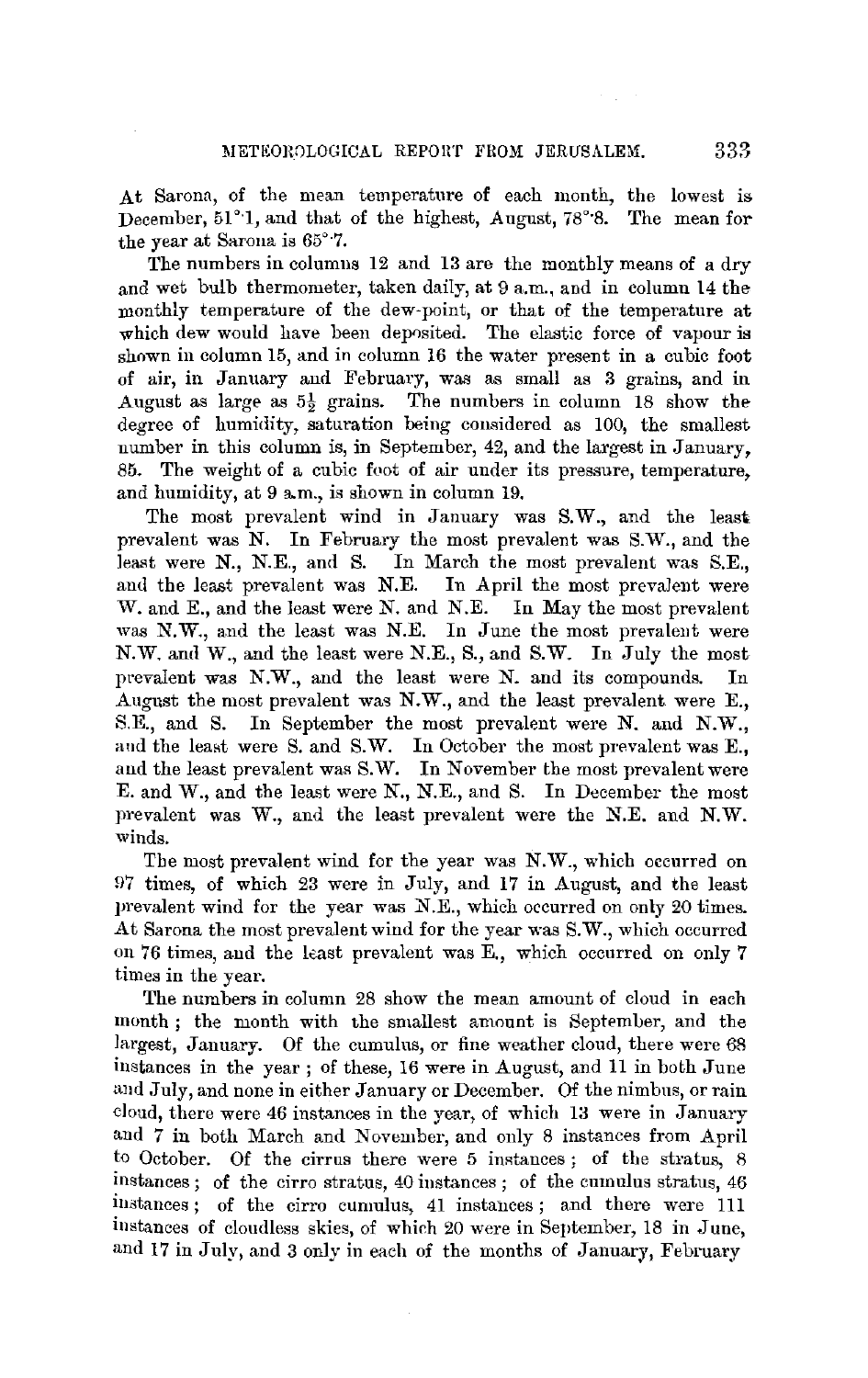#### 334 METEOROLOGICAL REPORT FROM JERUSALEM.

and December. At Sarona there were 84 instances of cloudless skies, of which 14 were in June, 13 in May, and 11 in March.

The largest fall of rain for the month in the year was in January, 10:93 inches, of which  $1.62$  inch fell on the  $3rd$ ,  $1.52$  inch on the  $17th$ . and l ·30 inch on the 23rd. The next largest fall for the month was 7·59 inches in November, of which 3·15 inches fell on the 4th, and I ·55 inch on the 3rd, and the next in order was 5"74 inches in March, of which 3·20 inches fell on the 2nd. No rain fell from April 25th till October llth, making a period of 168 consecutive days without rain. The total fall of rain for the year was  $31.92$  inches, which fell on 70 days during the year. At Sarona the largest fall for the month in the year was 11:32 inches in January, and the next in order was 8.14 inches in November. No rain fell from April 25th till October 10th, making a period of 167 consecutive days without rain. The total fall of rain for the year at Sarona was 30·06 inches, which fell on 71 days during the year.